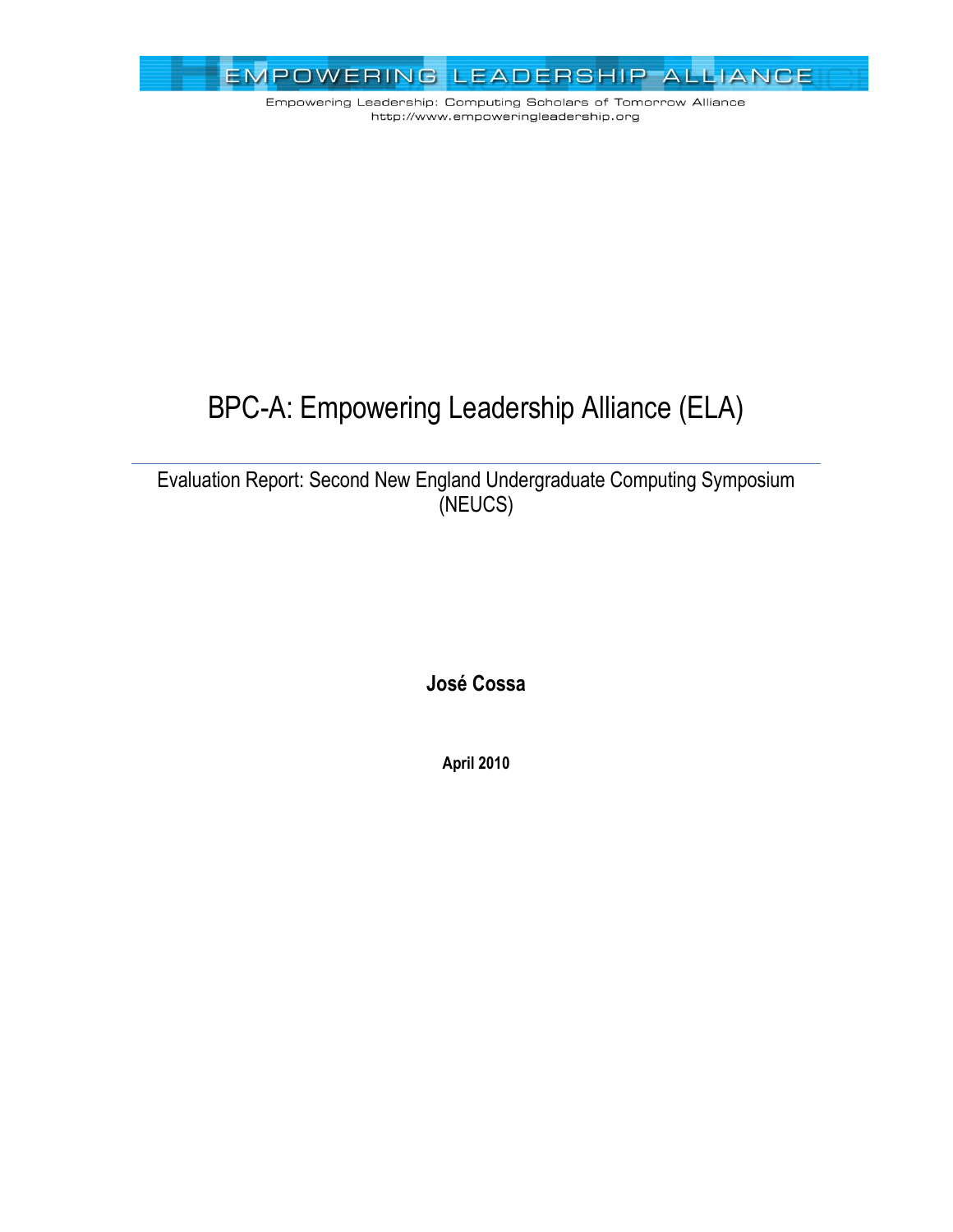Empowering Leadership: Computing Scholars of Tomorrow Alliance http://www.empoweringleadership.org

## **Contents**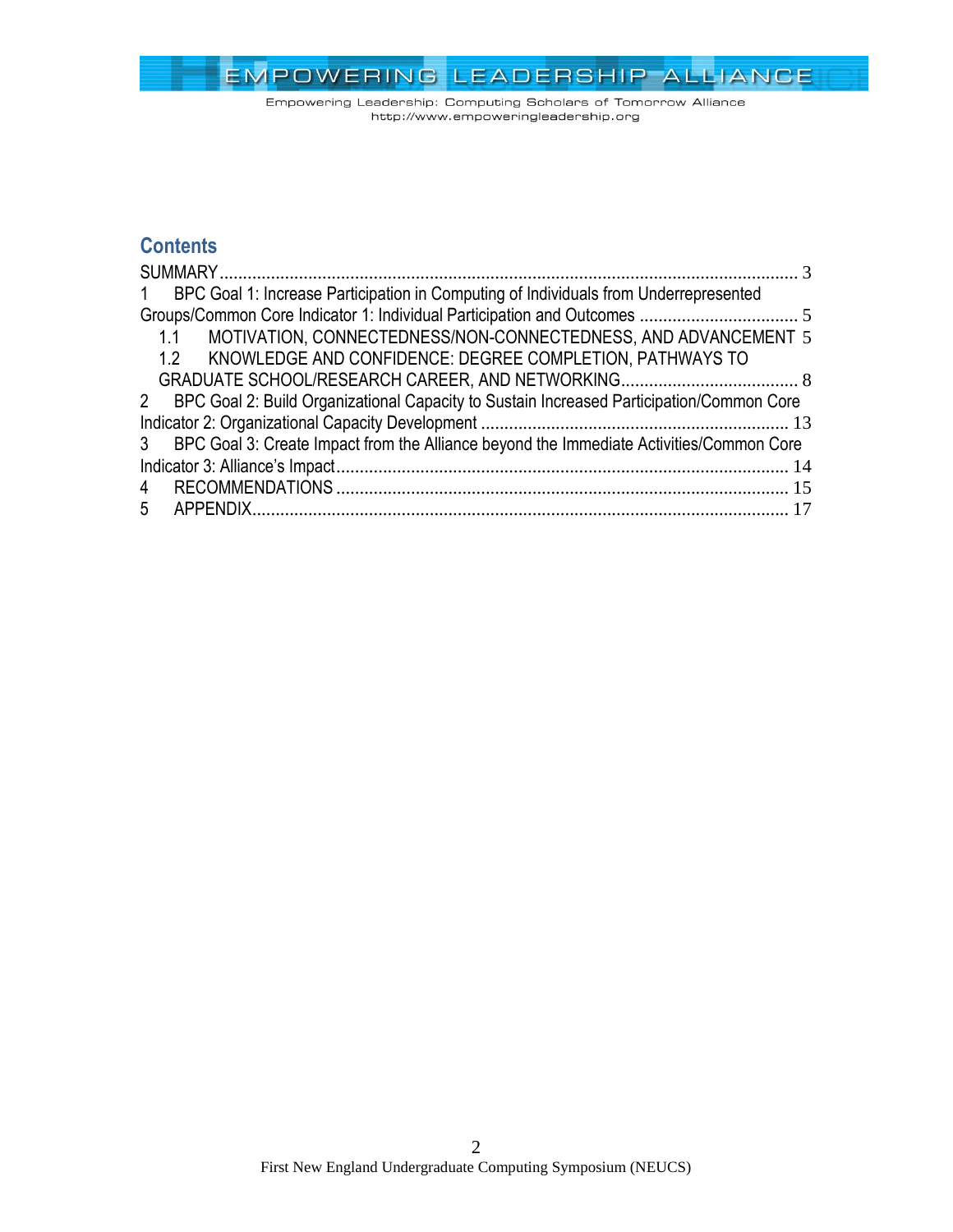Empowering Leadership: Computing Scholars of Tomorrow Alliance http://www.empoweringleadership.org

## <span id="page-2-0"></span>**SUMMARY**

The committee of New England Computer Science Chairs (NECSC) and the New England Empowering Leadership Alliance (NEELA) organized the Second Annual New England Undergraduate Computing Symposium (NEUCS 2010), which aimed at celebrating *Excellence and Diversity* in Undergraduate level Computer Science in New England. This evaluation is based on responses to the survey conducted with students who participated in NEUCS 2010 and an assessment of how these responses fit within the framework of the *NSF-BPC Common Core Indicators*. 1 Each indicator corresponds to a BPC goal and we have plugged responses to questions of the survey into their corresponding goal-based sections.

[Table 1](#page-2-1) provides the conceptual framework used by the NSF-BPC in describing the key evaluation components comprising of activities, participants, outcomes/measurement, and indicators.

| <b>Activities</b>                                                                                                                                                   | <b>Participants</b>                   | Outcomes/Measurement                                                                                                                                  | Indicators                                                                       |
|---------------------------------------------------------------------------------------------------------------------------------------------------------------------|---------------------------------------|-------------------------------------------------------------------------------------------------------------------------------------------------------|----------------------------------------------------------------------------------|
| Each BPC project offers at<br>least some of these activities,<br>and may offer additional<br>specialized ones. The Alliance<br>provides, creates, or<br>facilitates | People take part in<br>the Activities | The project measures the<br>effect of the activities on<br>the participants. The<br>project identifies<br>appropriate outcomes<br>and the best way to | The project summarizes key<br>outcomes into at least one of<br>these indicators. |
|                                                                                                                                                                     |                                       | measure.                                                                                                                                              |                                                                                  |

#### <span id="page-2-1"></span>**Table 1: Conceptual Framework**

In evaluating the work of the various ELA groups, which include regional groups such as NEELA, it is essential to do so within the framework of the overarching ELA goal:

- **Increase the number of students** from underrepresented groups at research universities across the country receiving undergraduate and graduate degrees in the computing disciplines.
- $\Box$ **Support placement of students** into advantageous careers after graduation.

Under the same theme as that of NEUCS 2009, NEUCS 2010 was a success in that it fulfilled the organizers' goals of celebrating excellence and diversity in undergraduate level Computer Science in New England. [Table 2](#page-3-0) shows that, while excellence in diversity was evident in gender (54% were male and 46% were female, a **14% decrease in female participation**) and in the wide range of research interests (e.g., gaming, robotics, networking, website development, social media, security, mathematics, art, etc.), work needs to be done towards diversity in regards to race/ethnicity. Since the aim of the ELA is to increase, primarily, participation of Hispanics (and other minorities) in research universities (R1) across the United States, it was essential to gather information pertaining to respondents' citizenship in order to assess whether respondents fulfilled the category of the ELA target—In this light, the survey revealed that 81% of the students who participated in NEUCS were American citizens and/or Green card holders. This question is not intended to suggest that the ELA/NEUCS should discriminate in regards to students reached, but to assist in measuring the participation of its key target population.

A comparison of NEUCS 2009 and 2010 shows that there was no increase in the percentage of Hispanics (3% in both years), there was an increase in the percentage of Caucasians (from 60% to 72%), a five percent decrease in the percentage of African American/Black participation (from 8% to 3%), a decrease in Asian Indian (from 10% to 9%), and 11% decrease in other Asian (from 21% to 9%). While NEUCS 2009

 $\overline{a}$ <sup>1</sup> Revised for BPC Evaluators' Meeting – Los Angeles, February 1, 2010<sup>1</sup>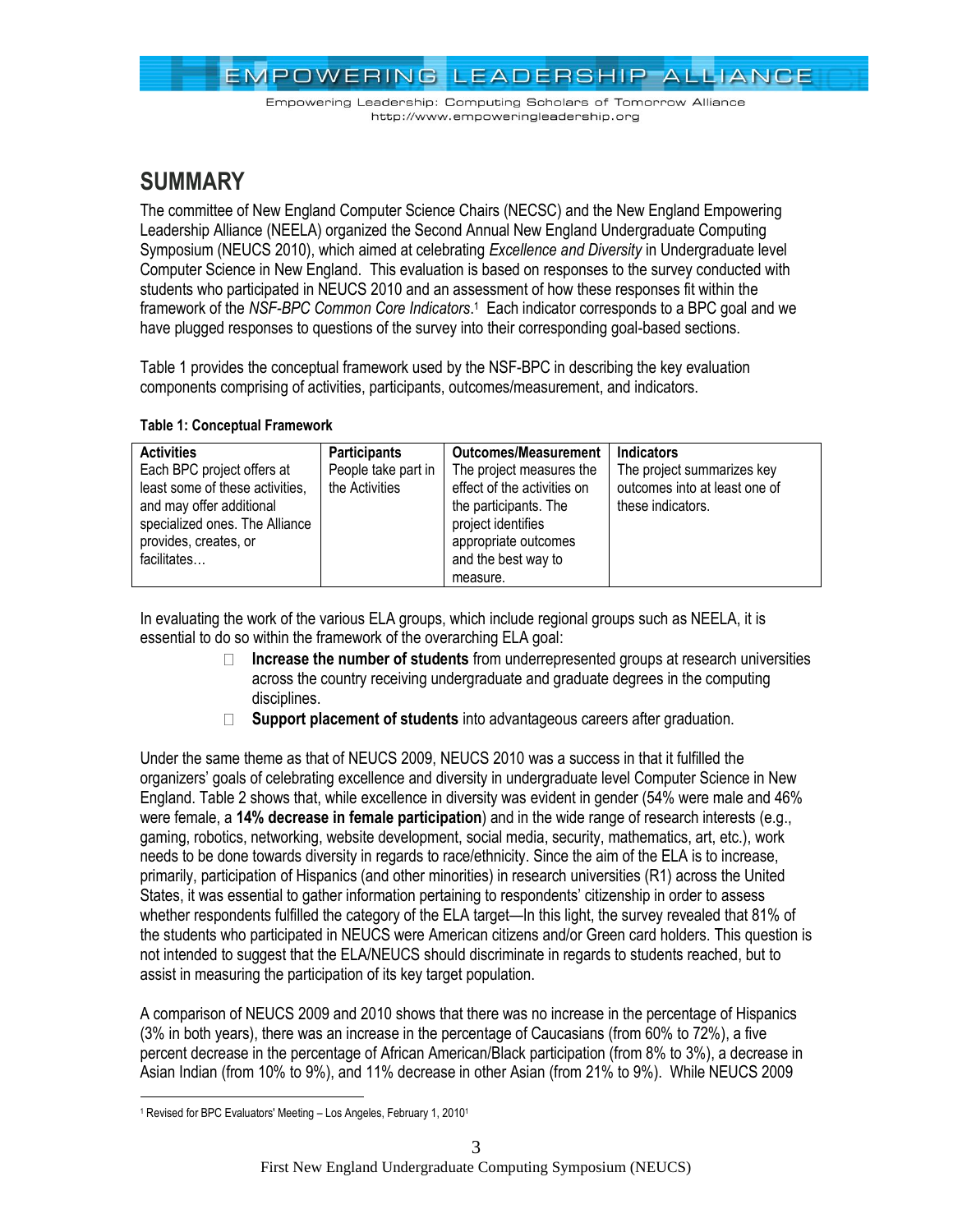Empowering Leadership: Computing Scholars of Tomorrow Alliance http://www.empoweringleadership.org

registered no participation of Native American/Alaskan Native population, NEUCS 2010 had three percent participation by this student group; on the other hand, neither year had Native Hawaiian or Pacific Islander students participating. However, this year, there was six percent participation of students with a Middle Eastern ethnic origin.

|                                                                              | 2010    | 2009  |  |
|------------------------------------------------------------------------------|---------|-------|--|
|                                                                              |         |       |  |
| Mexican-American, Other Latin American                                       | 2.8%    | 7%    |  |
| African American/Black                                                       | 2.8%    | 8%    |  |
| Caucasian/White                                                              | 72.2%   | 60%   |  |
| Native American, Alaskan Native                                              | 2.8%    | $0\%$ |  |
| Native Hawaiian or Pacific Islander                                          | $0.0\%$ | $0\%$ |  |
| Asian Indian                                                                 | 8.3%    | 10%   |  |
| Other Asian (e.g., Chinese, Korean, Filipino, Vietnamese,<br>Japanese, etc.) | 8.3%    | 21%   |  |
| Middle Eastern                                                               | 5.6%    | $0\%$ |  |
| Another race or ethnicity                                                    | 8.3%    | 5%    |  |

<span id="page-3-0"></span>**Table 2: Student Participation by Race/Ethnicity, 2009-2010**

In regards to recurring attendance, of the 43 students who participated in the NEUCS'09, only four participated in the 2010 NEUCS. This begs further investigation since last year most students (87%) claimed that they would attend another NEUCS and most (90%) claimed to have been satisfied, to some extent, with the NEUCS symposium. This year, there is also likelihood that students would attend another NEUCS symposium (approx. 95%) or recommend it to other students (approx. 91%). Nonetheless, overall, there is evidence that the NEUCS symposium has a positive influence on students, faculty, and departments and that it is sustainable. As an organization comprising of undergraduate computer science departments with their respective chairs in the entire New England region, most of whom have no purposeful association with the ELA, the NEUCS symposium also constitutes evidence that the ELA has an impact beyond the alliance's core *raison d'être*.

In this report, NEUCS symposium and NEUCS are used interchangeably. Often, the terms refer to the symposium rather than the consortium of Computer Science undergraduate departments in New England.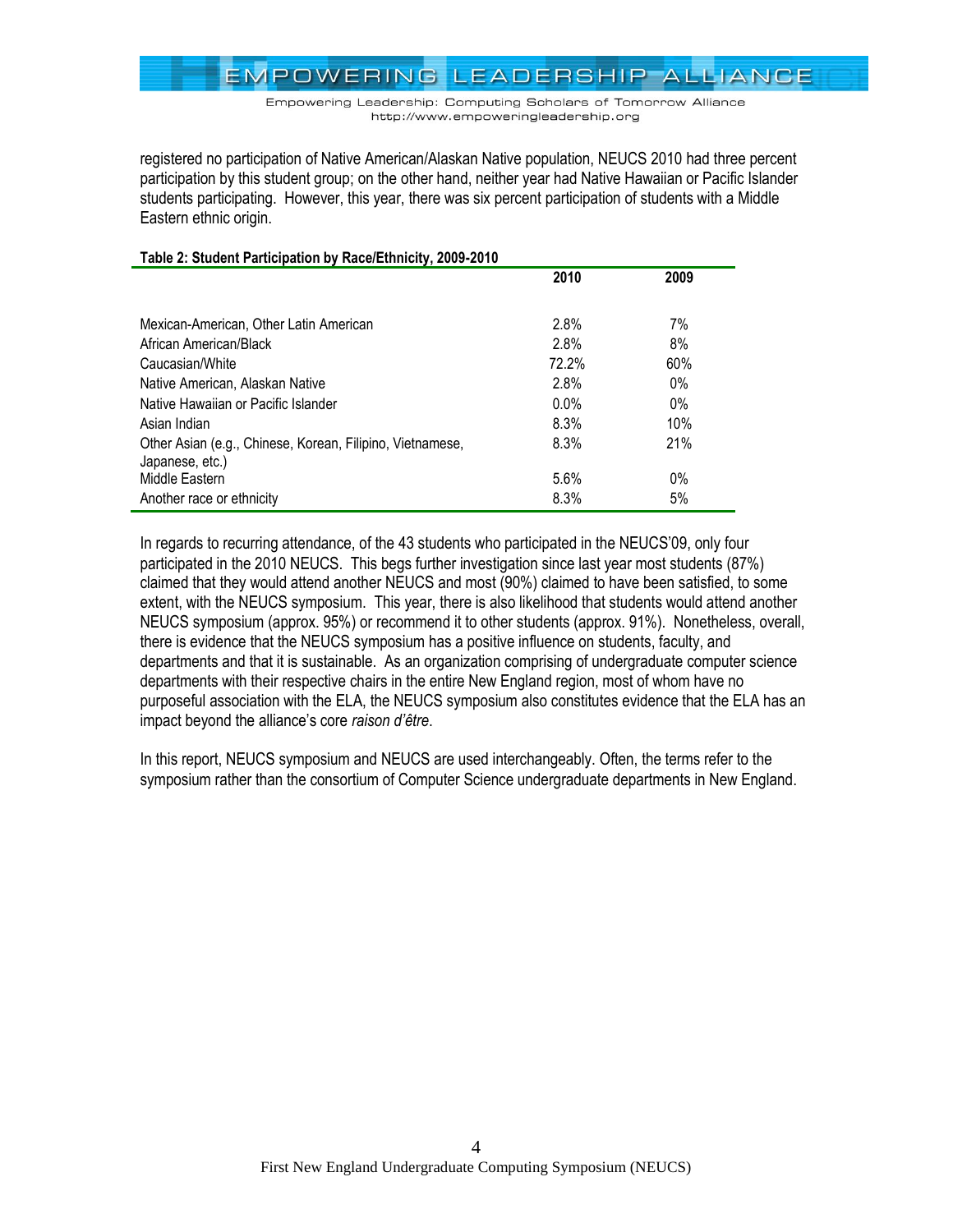Empowering Leadership: Computing Scholars of Tomorrow Alliance http://www.empoweringleadership.org

#### <span id="page-4-0"></span>**1 BPC Goal 1: Increase Participation in Computing of Individuals from Underrepresented Groups/Common Core Indicator 1: Individual Participation and Outcomes**

This section contains information about how the NEUCS symposium responds to the goal of increasing participation in computing of individuals from underrepresented groups, which is measured by the indicator concerned with individual participation and outcomes. The main concern is minority representation, i.e., women and other underrepresented minorities (URM). [Table 3](#page-4-2) describes the activities, participants, outcomes/measurement, and indicators linked to Goal 1. In [Table 3](#page-4-2), the measurement of the goal to increase participation is based on self-reported data obtained herein through a survey. The common core indicator of individual participation and outcomes is comprised of indicators concerned with motivation to continue and advancement in computing.

| Goal 1: Increase Participation in Computing of Individuals from Underrepresented Groups                              |                                                                                 |                                                                                                 |                                                                                                                            |  |  |  |  |  |  |
|----------------------------------------------------------------------------------------------------------------------|---------------------------------------------------------------------------------|-------------------------------------------------------------------------------------------------|----------------------------------------------------------------------------------------------------------------------------|--|--|--|--|--|--|
| <b>Activities</b>                                                                                                    | <b>Participants</b>                                                             | <b>Outcomes/Measurement</b>                                                                     | <b>Indicators</b>                                                                                                          |  |  |  |  |  |  |
| Engaging experiences with<br>computing (hands-on, real-<br>world, in-depth, and/or "cool")<br>Knowledge about career | See participant<br>table: by activity,<br>report level and #<br>of participants | Self-reported increase in<br>interest, org records on<br>retention<br>Self-reported increase in | Motivation to continue<br>$1_{\cdot}$<br>Interest in computing<br>a.<br>Confidence<br>b.<br>Advancement in computing<br>2. |  |  |  |  |  |  |
| opportunities, culture of<br>computing, the next<br>educational or career step                                       | served and<br>number/ percent<br>who are URM of                                 | knowledge or awareness                                                                          | Increased technical<br>a.<br>skills and knowledge<br>Increased knowledge of<br>b.                                          |  |  |  |  |  |  |
| Skill/qualification<br>enhancement (tutoring, bridge<br>programs, REU)                                               | various types                                                                   | Self-reported increase,<br>mentor reports, grades,<br>drop-out rates                            | field and next steps<br>Academic progression<br>C.<br>(transition pre-                                                     |  |  |  |  |  |  |
| Mentoring of students (a<br>favored strategy for<br>engagement and/or skill<br>improvement                           |                                                                                 | Self-reported increase in<br>confidence or interest,<br>reduced drop-out rates                  | degree)<br>Intent to progress in<br>d.<br>education/career                                                                 |  |  |  |  |  |  |

#### <span id="page-4-2"></span>**Table 3: NSF-BPC Goal 1, Activities, Participants, Outcomes/Measurement, and Indicators**

#### <span id="page-4-1"></span>**1.1 MOTIVATION, CONNECTEDNESS/NON-CONNECTEDNESS, AND ADVANCEMENT**

Motivation and advancement are closely related to whether an individual feels connected, or not, to some kind of community.<sup>2</sup> According to research, connectedness—this could be stated in terms of relationship, interaction, mentorship, etc.—between faculty-student and student-student interaction is a strong predictor of retention in major. $3$  [Table 4](#page-5-0) shows that, overall, students feel connected to their computing community with most students claiming to feel very connected to faculty at their home institution and to their advisor. Sixty-eight percent (n=25) of the students claimed to be very connected to faculty at their home institution and 65% (n=24) very connected to their advisor; 68% somewhat connected to other students they met at NEUCS and 54% (n=20) somewhat connected to other computing majors at their home institution; and, 54% not at all connected to other CS faculty—i.e., not at their home institution, that they met at NEUCS— and 49% (n=18) not at all connected to other computing majors. This data suggest that most students attending NEUCS are those who have already established networks in their departments, which may imply that there is a need to reach out to those students who are not connected to their advisors or fellow students. Cossa and Barker (2009) have raised the question pertaining to the phenomenon of *non-joiners*, which suggested to the ELA the need to reflect on ways to

 $\overline{a}$ 

<sup>2</sup> See, for example, Sharrazin, P., Vallerand, R., Guillet, E., Pelletier, L., & Cury, F. (2002). Motivation and Dropout in Female Handballers: A 21- Month Prospective Study. *European Journal of Social Psychology 32, 3,* 395-418.

<sup>&</sup>lt;sup>3</sup> See for example: Cohoon, J. M. (May 2001). Toward Improving Female Retention in the Computer Science Major. Communications of the ACM; and, Cohoon, J. M. (2007). Gendered Experiences of Computing Graduate Programs. *ACM SIGCSE Bulletin* 39(1): 546-550.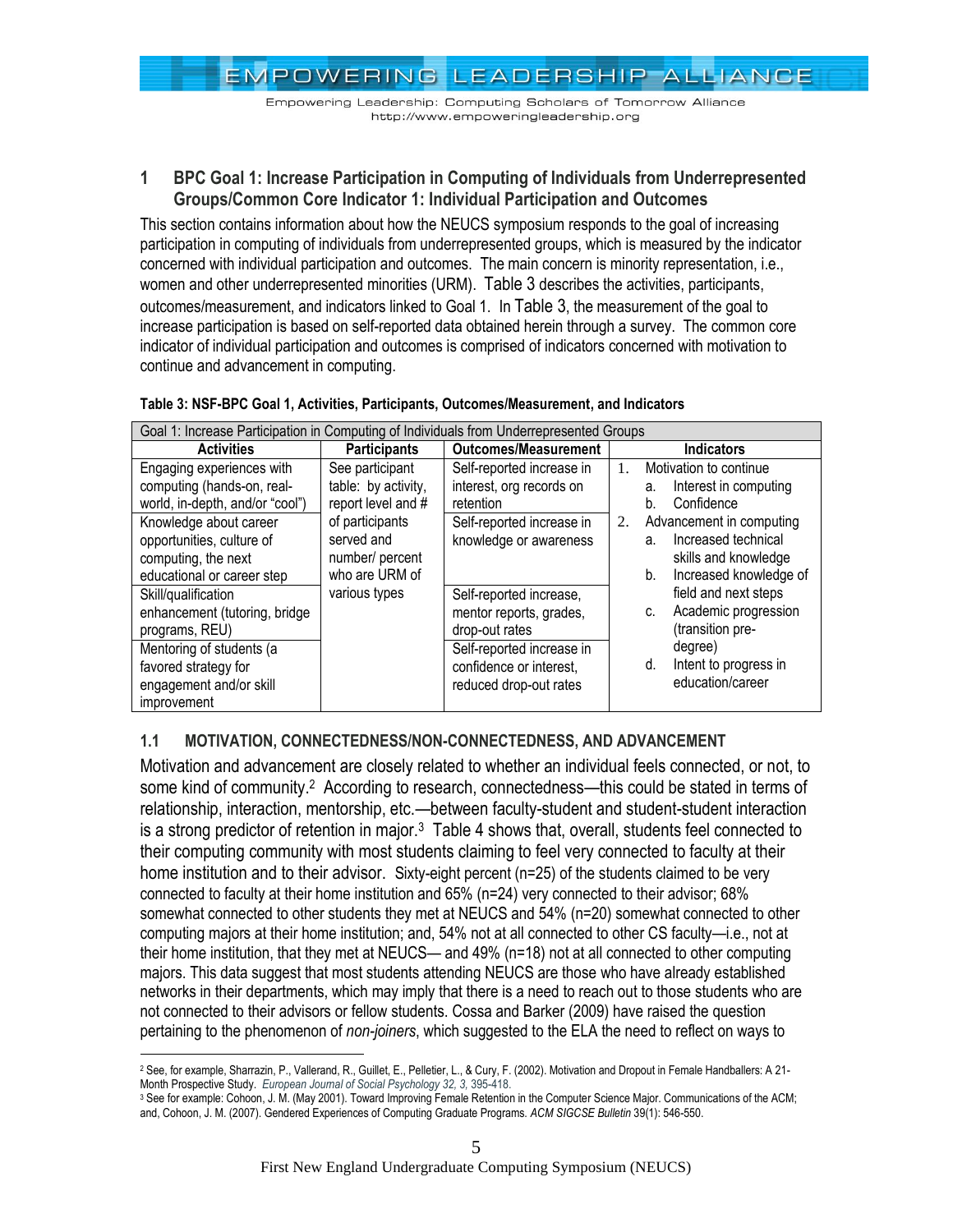

attract *non-joiners*; this suggestion is also pertinent to the organization of NEUCS in that chairs ought to consider alternative ways to attract non-joiners to attend the NEUCS symposium.<sup>4</sup>

| <b>Answer Options</b>                                                                      | <b>Very</b><br>connected | <b>Somewhat</b><br>connected | Not at all<br>connected | Don't<br>know/Not<br>applicable | <b>Response</b><br>Count |
|--------------------------------------------------------------------------------------------|--------------------------|------------------------------|-------------------------|---------------------------------|--------------------------|
| Other computing majors at your home<br>institution.                                        | 15                       | 20                           | 0                       |                                 | 37                       |
| Other computing majors not at your<br>home institution.                                    |                          | 17                           | 18                      |                                 | 37                       |
| Other students you met at the NEUCS<br>symposium.                                          | 3                        | 25                           | 8                       |                                 | 37                       |
| Faculty at your home institution.                                                          | 25                       | 12                           | 0                       | 0                               | 37                       |
| Other CS faculty, not at your home<br>institution, that you met at the NEUCS<br>symposium. |                          | 14                           | 20                      | 2                               | 37                       |
| Your adviser.                                                                              | 24                       | 12                           |                         | 0                               | 37                       |
| Other                                                                                      | 4                        | 4                            | 0                       | 15                              | 17                       |
| (please specify)                                                                           |                          |                              |                         |                                 | 0                        |

#### <span id="page-5-0"></span>**Table 4: Connectedness/Non-Connectedness**

**How connected do you feel to:**

 $\overline{a}$ 

[Table 5](#page-6-0) shows how, in general, NEUCS influenced students' motivation to continue in and complete their degree in computing. Most students agree that, as a result of attending NEUCS, they are more excited about computing (50%), feel as if they are a part of a larger computing community (38%), know their peers better (43%), have increased support/network to succeed in computing (43%), and clarified/reaffirmed their research and educational goals (33%). Approximately 18% no longer consider dropping out of CS and no longer consider changing their major, which implies that at some point in their studies these students had considered dropping out of CS or changing their major.

<sup>&</sup>lt;sup>4</sup> http://www.empoweringleadership.org/evaluation/Tapia\_Report\_Cossa-Barker\_June\_2009.pdf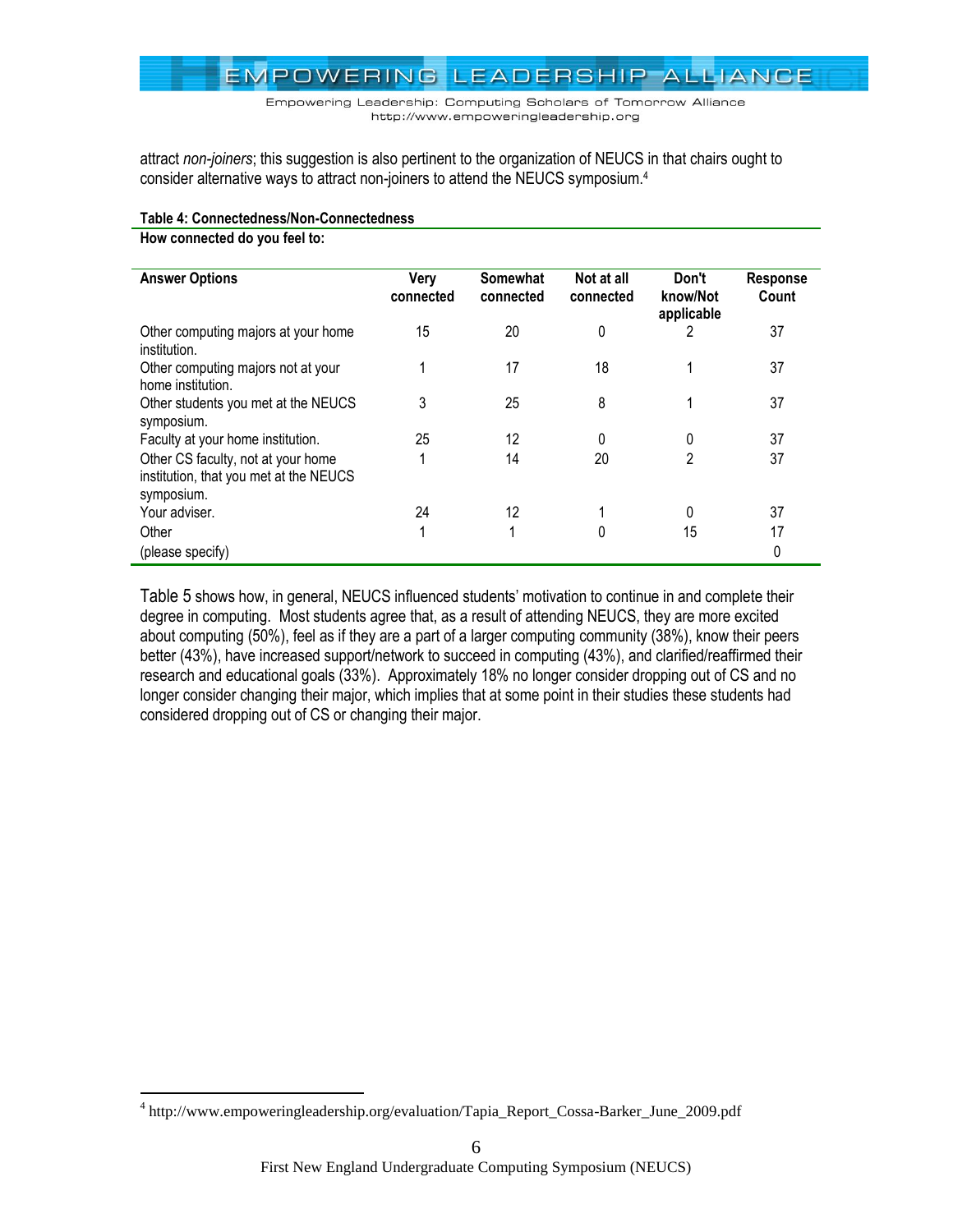#### <span id="page-6-0"></span>**Table 5: Impact of NEUCS AS A RESULT OF ATTENDING THE NEUCS SYMPOSIUM...**

| <b>Answer Options</b>                                                                        | <b>Disagree</b><br><b>Strongly</b> | <b>Disagree</b><br><b>Slightly</b> | <b>Disagree</b> | Agree | Agree<br>Slightly | Agree<br><b>Strongly</b> | Don't<br>know/Not<br>applicable | <b>Response</b><br>Count |
|----------------------------------------------------------------------------------------------|------------------------------------|------------------------------------|-----------------|-------|-------------------|--------------------------|---------------------------------|--------------------------|
| I am more excited<br>about computing.                                                        | 0                                  | 1                                  | $\overline{2}$  | 21    | 9                 | 7                        | 2                               | 42                       |
| I feel as if I am part<br>of a larger<br>computing<br>community.                             | $\mathbf 0$                        | 1                                  | 1               | 16    | 8                 | 12                       | $\overline{\mathbf{4}}$         | 42                       |
| I know my peers<br>better.                                                                   | 0                                  | 1                                  | 5               | 18    | 9                 | 5                        | 4                               | 42                       |
| I have increased<br>support/network to<br>succeed in<br>computing.                           | $\mathbf 0$                        | $\overline{2}$                     | 7               | 18    | 8                 | 4                        | 3                               | 42                       |
| I clarified/reaffirmed<br>my research and<br>educational goals.                              | $\mathbf 0$                        | $\overline{2}$                     | 6               | 14    | 9                 | 5                        | 6                               | 42                       |
| I NO LONGER<br><b>CONSIDER</b><br>DROPPING OUT of<br><b>CS</b>                               | $\pmb{0}$                          | 1                                  | $\mathbf 0$     | 3     | $\overline{2}$    | 3                        | 33                              | 42                       |
| <b>I NO LONGER</b><br><b>CONSIDER</b><br><b>CHANGING MY</b><br>MAJOR (from CS to<br>another) | $\mathbf 0$                        | 1                                  | $\mathbf 0$     | 3     | $\overline{2}$    | 3                        | 33                              | 42                       |

[Table 6](#page-7-1) shows how specific symposium activities had an impact on students. The majority of the students found most activities of the symposium to be valuable, but the most valuable activities were informal meaningful conversations and poster sessions. Approximately 98% of the students found value in informal conversations with faculty and 95% found value in informal conversations with other students. Eighty-six percent favored, i.e., as valuable/very valuable, poster sessions II and III, while 84% favored poster session I. Seventy-three percent of the students claimed that location was an important, i.e., valuable/very valuable, component. Interestingly, half of the students were unable to determine whether 'prior knowledge of judging criteria for posters' had any value or no value at all.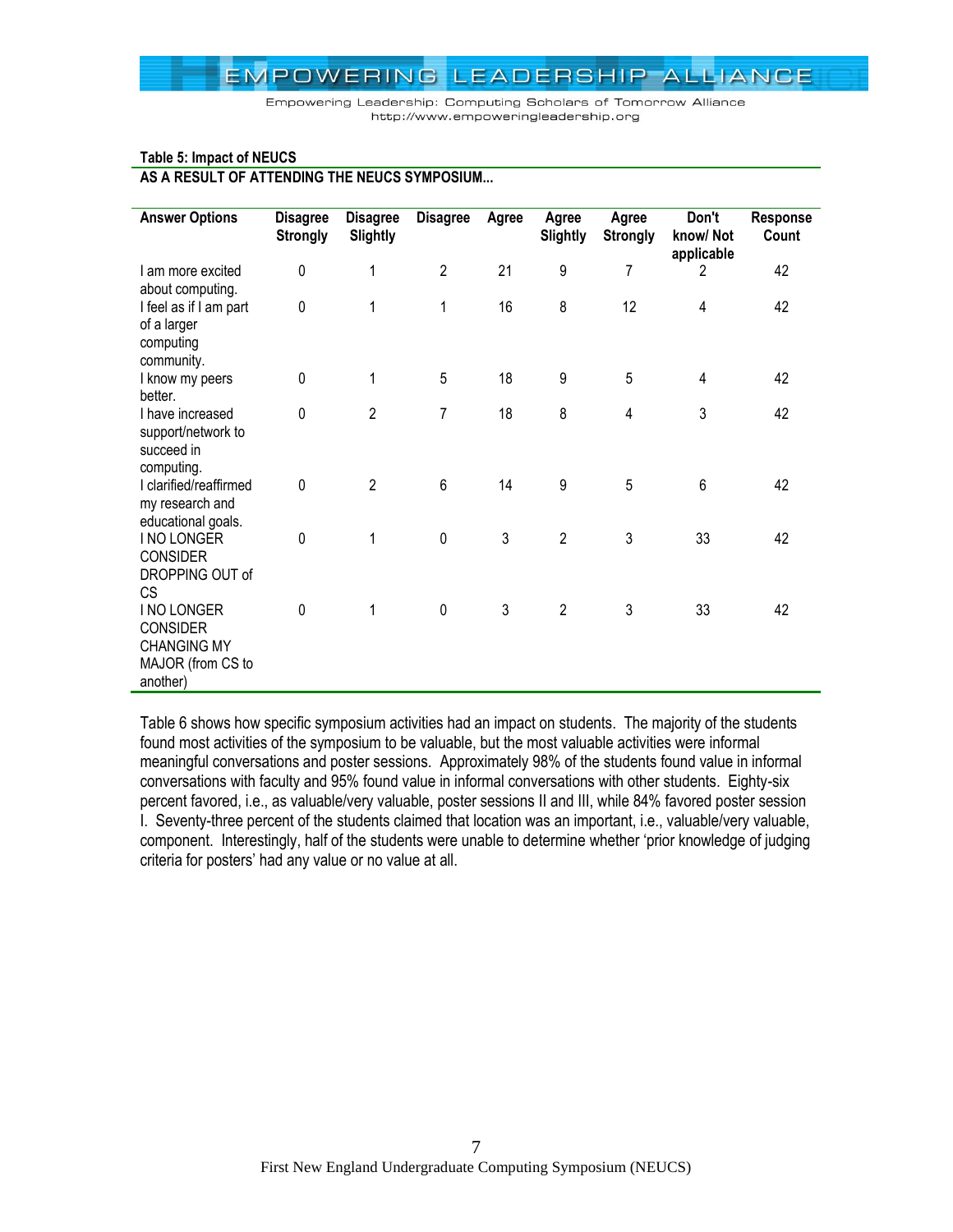Empowering Leadership: Computing Scholars of Tomorrow Alliance http://www.empoweringleadership.org

#### <span id="page-7-1"></span>**Table 6: Value of Symposium Activities**

**HOW VALUABLE (for you) were the following symposium activities/components?**

| <b>Answer Options</b>                              | Not at all<br>valuable | <b>Slightly</b><br>valuable | Valuable | Very<br>valuable | Didn't experience/<br>don't know |
|----------------------------------------------------|------------------------|-----------------------------|----------|------------------|----------------------------------|
| Keynote address                                    |                        | 10                          | 13       | 11               | 7                                |
| Poster session I                                   |                        | 3                           | 20       | 16               | 4                                |
| Poster session II                                  |                        | 4                           | 22       | 15               | 2                                |
| Poster session III                                 |                        | 3                           | 24       | 13               | 3                                |
| Prior knowledge of judging criteria                | 4                      | 10                          | 4        | 3                | 21                               |
| (for posters)                                      |                        |                             |          |                  |                                  |
| Students' talks                                    | 0                      | 8                           | 20       | 9                | 6                                |
| Announcements                                      | 2                      | 11                          | 16       |                  | 13                               |
| Informal meaningful conversations                  | 0                      | 3                           | 20       | 18               | 2                                |
| with other students.                               |                        |                             |          |                  |                                  |
| Informal meaningful conversations<br>with faculty. | 0                      | 3                           | 23       | 16               |                                  |
| Awards/Prizes                                      | 8                      | 12                          | 9        | 4                | 10                               |
| Lunch round-table discussion with                  |                        | 9                           | 16       | 10               |                                  |
| faculty and professionals.                         |                        |                             |          |                  |                                  |
| Career panel                                       |                        | 13                          | 11       | 9                | 8                                |
| Program                                            |                        | 12                          | 17       | 9                | 4                                |
| Website                                            |                        | 13                          | 16       | 6                | 6                                |
| Email communications                               |                        | 7                           | 18       | 10               |                                  |
| Publicity                                          |                        | 10                          | 15       | 6                | 11                               |
| Location                                           |                        | 8                           | 17       | 14               | 2                                |

#### <span id="page-7-0"></span>**1.2 KNOWLEDGE AND CONFIDENCE: DEGREE COMPLETION, PATHWAYS TO GRADUATE SCHOOL/RESEARCH CAREER, AND NETWORKING**

[Table 7](#page-8-0) shows that, to some extent, most students agreed to have been helped by the NEUCS symposium. Seventy-six percent developed confidence about their research, 65% developed confidence to complete their undergraduate degree in CS, 85% gained ideas about research in CS, 71% gained ideas about academic careers in CS, 75% gained ideas about networking with professionals, 75% gained ideas about connecting their research with that of other students, 78% gained general knowledge about research, 90% saw the symposium as a venue to share their research. Interestingly, in regards to gaining ideas about connecting their research with that of professors in other institutions where they hope to go to graduate school, opinions were split in that 51% agreed, to some extent, that the symposium was helpful while 49% were not sure whether it was helpful, or not.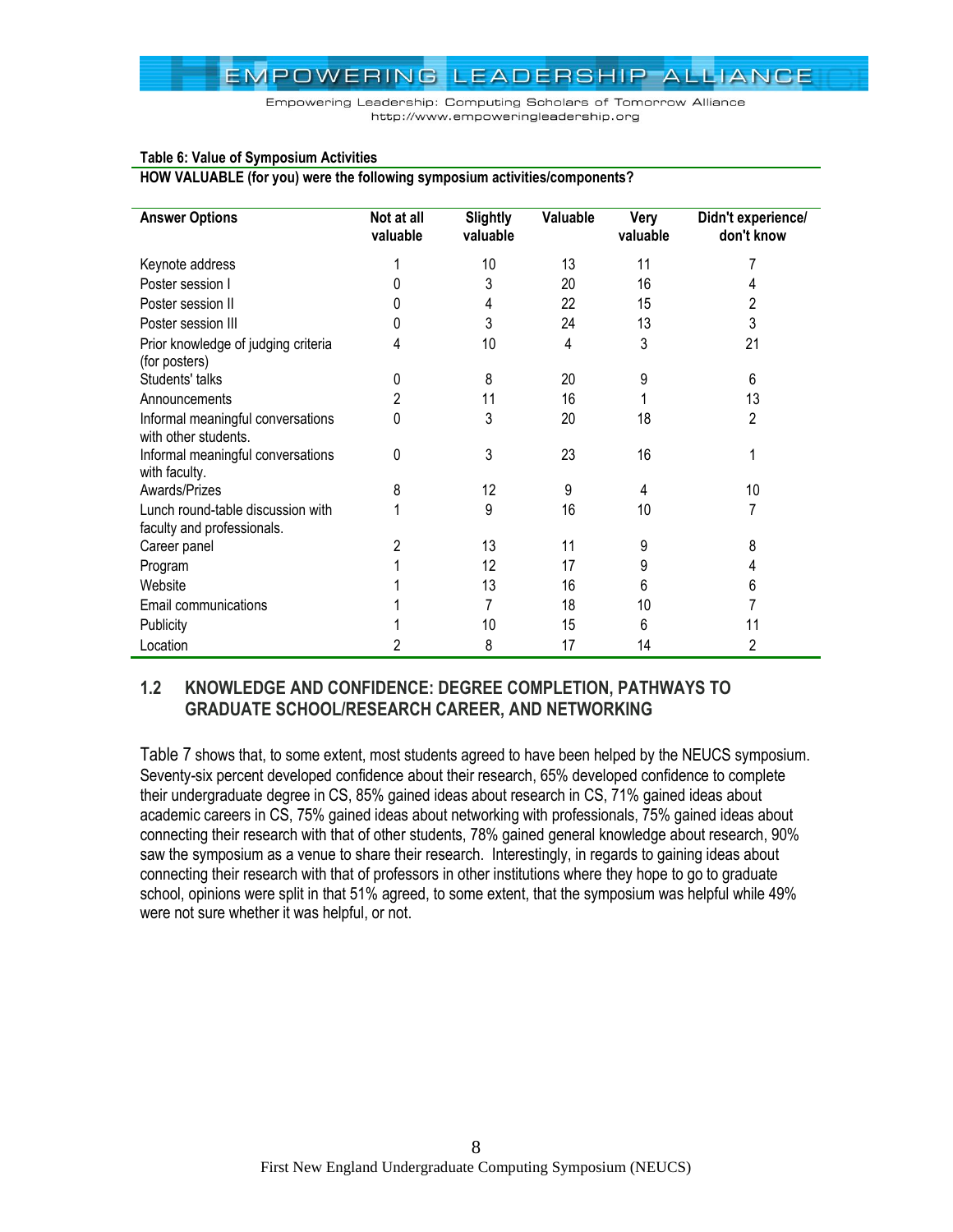

| <b>Answer Options</b>                                                                                                                           | <b>Disagree</b><br><b>Strongly</b> | <b>Disagree</b><br>Slightly | <b>Disagree</b> | Agree | Agree<br>Slightly | Agree<br><b>Strongly</b> | Don't<br>know/Not<br>applicable | <b>Response</b><br>Count |
|-------------------------------------------------------------------------------------------------------------------------------------------------|------------------------------------|-----------------------------|-----------------|-------|-------------------|--------------------------|---------------------------------|--------------------------|
| Develop confidence<br>about my research.                                                                                                        | 0                                  | 1                           | 1               | 16    | 7                 | 10                       | 8                               | 43                       |
| Develop confidence<br>to complete my<br>undergraduate<br>degree in CS.                                                                          | 1                                  | 0                           | 3               | 13    | 6                 | 9                        | 11                              | 43                       |
| Gain ideas about<br>research in CS.                                                                                                             | 0                                  | 0                           | 1               | 17    | 8                 | 11                       | $6\,$                           | 43                       |
| Gain ideas about<br>academic careers in<br>CS.                                                                                                  | 2                                  | 0                           | 5               | 14    | 11                | 5                        | 6                               | 43                       |
| Gain ideas about<br>networking with<br>professionals.                                                                                           | 1                                  | 0                           | 5               | 15    | 12                | 4                        | 5                               | 42                       |
| Gain ideas about<br>connecting my<br>research with that of<br>other students.                                                                   | 1                                  | 0                           | 4               | 19    | 8                 | 5                        | 6                               | 43                       |
| Gain ideas about<br>connecting my<br>research with that of<br>professors in other<br>institutions where I<br>hope to go for<br>graduate school. | 0                                  | 0                           | 10              | 13    | 6                 | 3                        | 11                              | 43                       |
| Gain general<br>knowledge about<br>research.                                                                                                    | 0                                  | 0                           | 1               | 14    | 8                 | 11                       | 9                               | 43                       |
| See a venue to<br>share my research.<br>Other (please specify)                                                                                  | 0                                  | 0                           | 0               | 13    | 10                | 13                       | 4                               | 40<br>1                  |

#### <span id="page-8-0"></span>**Table 7: Symposium Impact on Confidence, Information, and Knowledge**

**The NEUCS symposium has HELPED ME TO:**

[Table 8](#page-9-0) shows that Most students increased, to some extent, or 'did not change' their interest in pursuing graduate education , research, careers, developing a NEUCS group on their campus, building network of peers, and building a network of professionals. Specific to each question, the 69% of the students increased their interest in becoming involved or continuing their research in computing or a related field, 60% increased their interest in building a network of professionals in their field of study, 56% increased their interest in building a network of peers in their field of study, 53% increased their interest in getting more information about graduate programs in computing or related field, 47% increased interest in continuing in their current educational program, 45% increased interest in applying for graduate programs in computing or a related field, 41% increased interest in pursuing academic career in computing as a professor, and 36% increased interest in pursuing an industry career in computing. In regards to starting student groups, 20% increased interest in developing a local NEUCS group on their campus and 11% increased interest in developing an ELA group on their campus. Based on informal conversations that the evaluator held with students during the symposium, this higher interest in NEUCS over ELA may be due to the fact that (some) students were not familiar with the connection between NEUCS and the ELA. Assuming that such is the case, perhaps a more clear connection between the regional group and the alliance needs to be communicated to students by the organizers of the event and professors. Interestingly, the only decrease in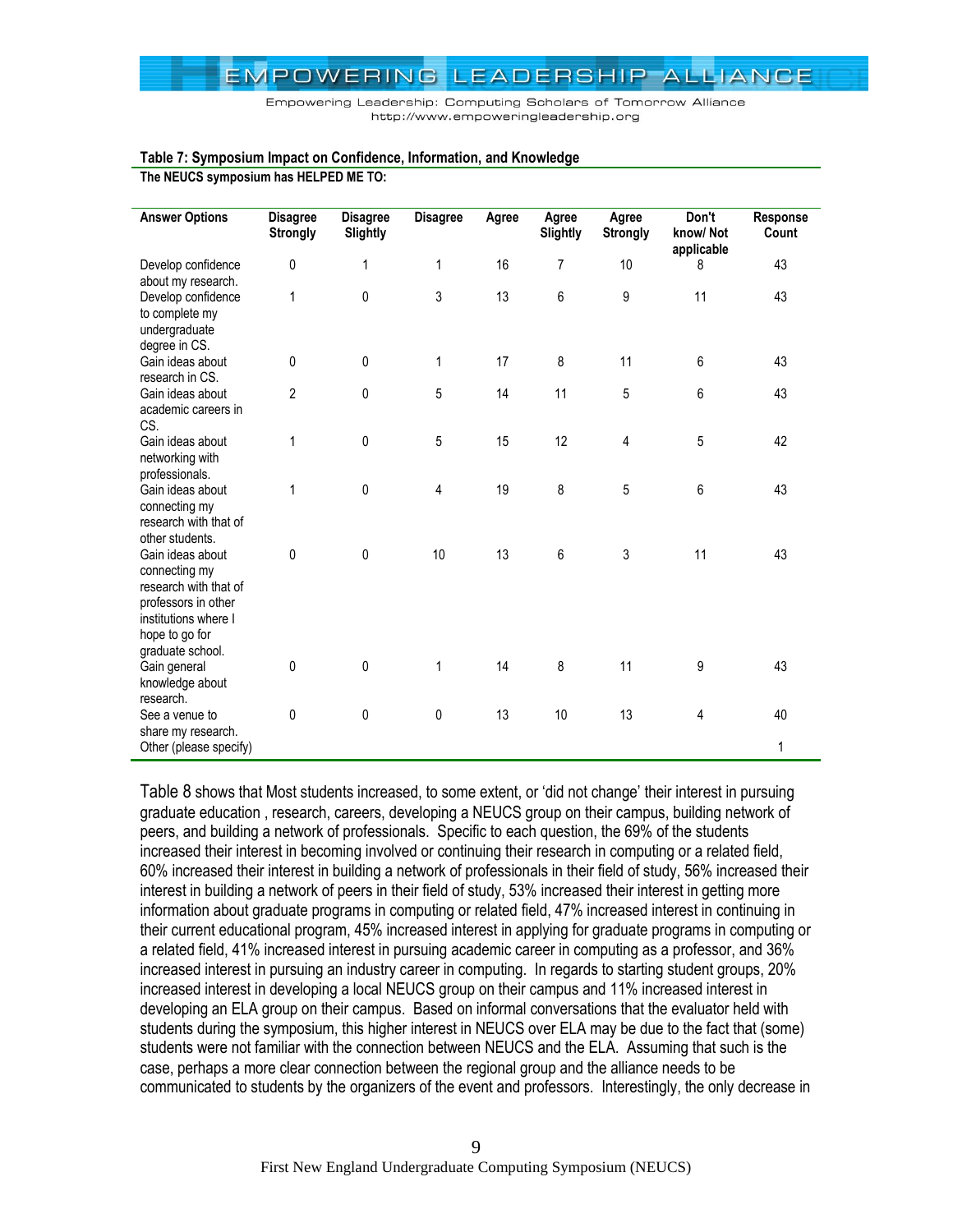

interest was registered in 6% of the students in regards to pursuing an industry career in computing or related field.

<span id="page-9-0"></span>

| Table 8: Symposium Impact on Interest                                                                         |                                     |                                             |                          |                                     |                          |                                      |                                     |                                    |  |  |  |
|---------------------------------------------------------------------------------------------------------------|-------------------------------------|---------------------------------------------|--------------------------|-------------------------------------|--------------------------|--------------------------------------|-------------------------------------|------------------------------------|--|--|--|
| <b>Answer Options</b>                                                                                         | Greatly<br>decreased<br>my interest | <b>Slightly</b><br>decreased<br>my interest | Decreased<br>my interest | Did not<br>change<br>my<br>interest | Increased<br>my interest | Slightly<br>increased<br>my interest | Greatly<br>increased<br>my interest | Don't know<br>or not<br>applicable |  |  |  |
| Continuing in my<br>current<br>educational                                                                    | 0                                   | 0                                           | 0                        | 15                                  | $\overline{9}$           | $\overline{9}$                       | $\mathbf 0$                         | 4                                  |  |  |  |
| program.<br>Getting more<br>information about<br>graduate<br>programs in<br>computing or a                    | 0                                   | 0                                           | 0                        | 12                                  | 14                       | 5                                    | $\mathbf{1}$                        | 5                                  |  |  |  |
| related field.<br>Applying to<br>graduate<br>programs in<br>computing or a                                    | $\mathbf 0$                         | 0                                           | $\pmb{0}$                | 14                                  | 11                       | $5\phantom{.0}$                      | $\mathbf{1}$                        | 6                                  |  |  |  |
| related field.<br>Becoming<br>involved or<br>continuing my<br>involvement in<br>research in<br>computing or a | $\mathbf 0$                         | 0                                           | 0                        | 9                                   | 13                       | 10                                   | 3                                   | $\overline{2}$                     |  |  |  |
| related field.<br>Pursuing an<br>academic career<br>as a professor in<br>computing or a<br>related field.     | $\mathbf 0$                         | 0                                           | 0                        | 18                                  | 11                       | $\overline{2}$                       | $\overline{2}$                      | 4                                  |  |  |  |
| Pursuing an<br>industry career in<br>computing or a<br>related field.                                         | $\mathbf 0$                         | 0                                           | 2                        | 17                                  | 9                        | 3                                    | $\overline{2}$                      | 4                                  |  |  |  |
| Developing a<br>local NEUCS<br>group on my<br>campus.                                                         | $\pmb{0}$                           | 0                                           | 0                        | 24                                  | 6                        | $\pmb{0}$                            | 1                                   | $\,6\,$                            |  |  |  |
| Develop a local<br>ELA group on my<br>campus.                                                                 | $\pmb{0}$                           | 0                                           | 0                        | 23                                  | 4                        | 0                                    | 0                                   | 10                                 |  |  |  |
| Building a<br>network of peers<br>in my field of<br>study.                                                    | 0                                   | 0                                           | 0                        | 15                                  | 14                       | $\overline{2}$                       | 4                                   | $\overline{2}$                     |  |  |  |
| Building a<br>network of<br>professionals in<br>my field of study.                                            | $\pmb{0}$                           | 0                                           | $\pmb{0}$                | 12                                  | 15                       | 3                                    | 4                                   | 3                                  |  |  |  |

Career Panel comprised of a Native American female researcher, an Asian Indian female in industry, a Caucasian male undergraduate student who is currently employed, and a Puerto Rican entrepreneur and professor. The diversity in the panel provided students with a balanced perspective on careers in computing. [Table 9](#page-10-0) shows that 75% agreed, to some extent, that they gained general helpful information about careers in computing, 67% learned about specific paths leading to a job in industry, 62% learned about specific paths leading to a job as a researcher, 56% feel more confident about what careers to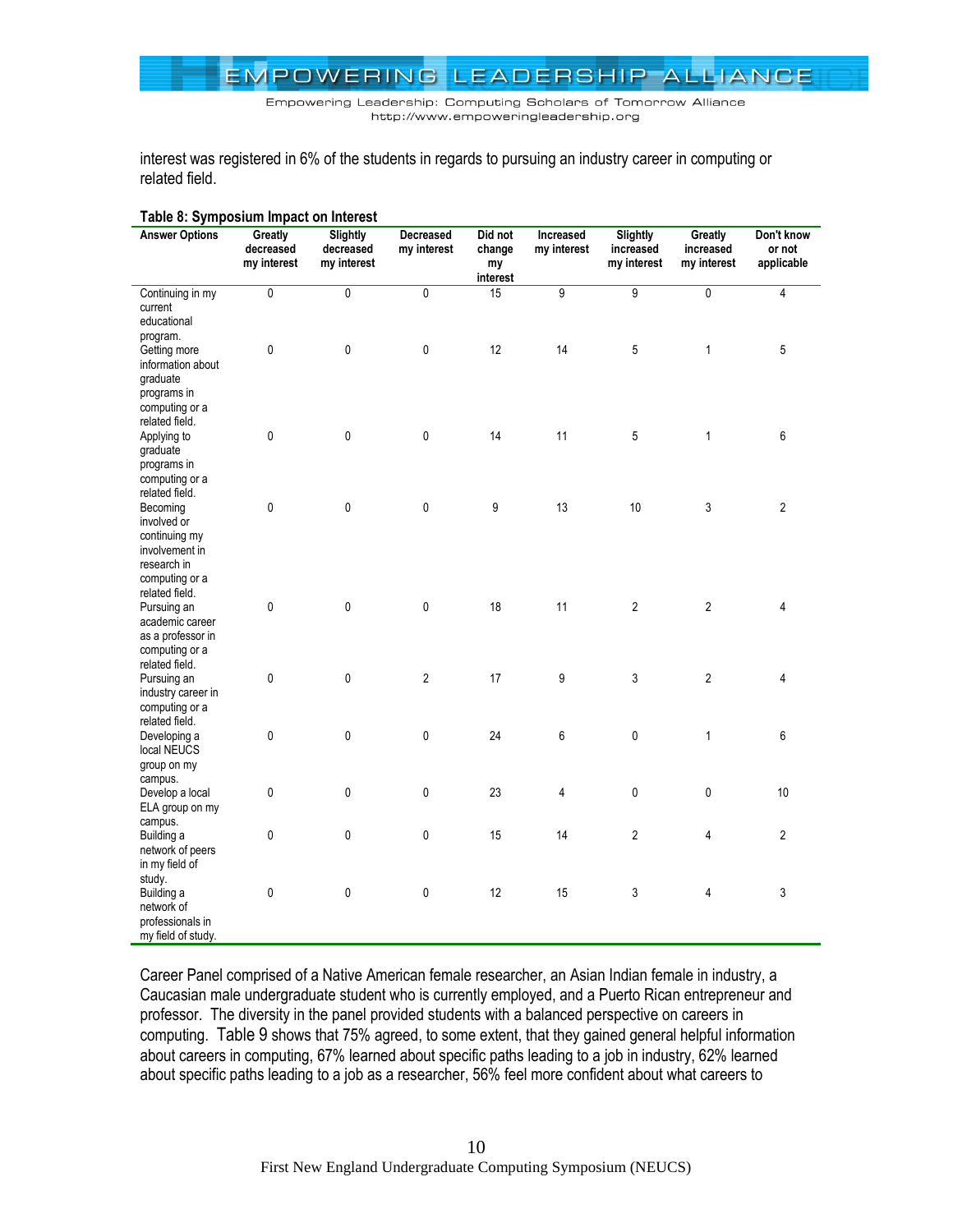Empowering Leadership: Computing Scholars of Tomorrow Alliance http://www.empoweringleadership.org

consider, and 46% learned about specific paths leading to a job as a professor. Ultimately, the panel reached its goal to inform students about careers in computing.

| How ald the career parier imported your perception of career paths in computing a |                                    |                                    |                 |       |                   |                   |                                 |                   |  |  |
|-----------------------------------------------------------------------------------|------------------------------------|------------------------------------|-----------------|-------|-------------------|-------------------|---------------------------------|-------------------|--|--|
| <b>Answer Options</b>                                                             | <b>Disagree</b><br><b>Strongly</b> | <b>Disagree</b><br><b>Slightly</b> | <b>Disagree</b> | Agree | Agree<br>Slightly | Agree<br>Strongly | Don't<br>know/Not<br>Applicable | Response<br>Count |  |  |
| I learned about specific paths<br>leading to a job as a<br><b>RESEARCHER.</b>     | 0                                  | 0                                  |                 | 13    |                   | 3                 |                                 | 37                |  |  |
| I learned about specific paths<br>leading to a job as a<br>PROFESSOR.             | 0                                  | 0                                  | 12              | 10    | 2                 | 2                 | 11                              | 37                |  |  |
| I learned about specific paths<br>leading to a job in INDUSTRY.                   | 0                                  | 0                                  | 5               | 13    | 8                 | 4                 |                                 | 37                |  |  |
| I gained general helpful<br>information about careers in<br>computing.            | 0                                  | 0                                  | 3               | 12    | 10                | 6                 | 6                               | 37                |  |  |
| I feel more confident about<br>what careers to consider.                          | 0                                  | 1                                  | 8               | 8     | 11                | 1                 | 8                               | 37                |  |  |

#### <span id="page-10-0"></span>**Table 9: Influence of Career Panel on Perceptions about Career Paths**

**How did the career panel influence your perception of career paths in computing?**

From the responses in [Table 10](#page-11-0), we can infer that while the talk on entrepreneurship did not generate immediate positive results in the majority of students since most students were not inspired to start their own company during or after their undergraduate and graduate studies, the highest percentage (47%) of respondents who agree that the talk influenced them to think about entrepreneurship comprises of those who would consider starting their own business after graduate school. This result is, to some extent, in harmony with the speaker's message whose emphasis was that students should engage in entrepreneurial ventures after completing their degree and obtained at least two years of work experience in industry. Most students disagree that the talk influenced them to (a) consider their own computing business during their undergraduate degree (73%); (b) immediately following their undergraduate degree (70%); (c) during graduate school (67%); and, (d) after graduate school (53%). Interestingly, 69% disagreed that the talk influenced them to never start their own computing company. The latter could mean that, while most disagree that the talk influenced them to start their own business during or following their studies, the talk may have influenced them to think of the possibility of starting their own entrepreneurial ventures at the some point in the future. In other words, while we may not be certain whether students will, indeed, start an entrepreneurial venture in the future, we are certain that they were not discouraged to become computing entrepreneurs and can infer likelihood that they will consider it an option.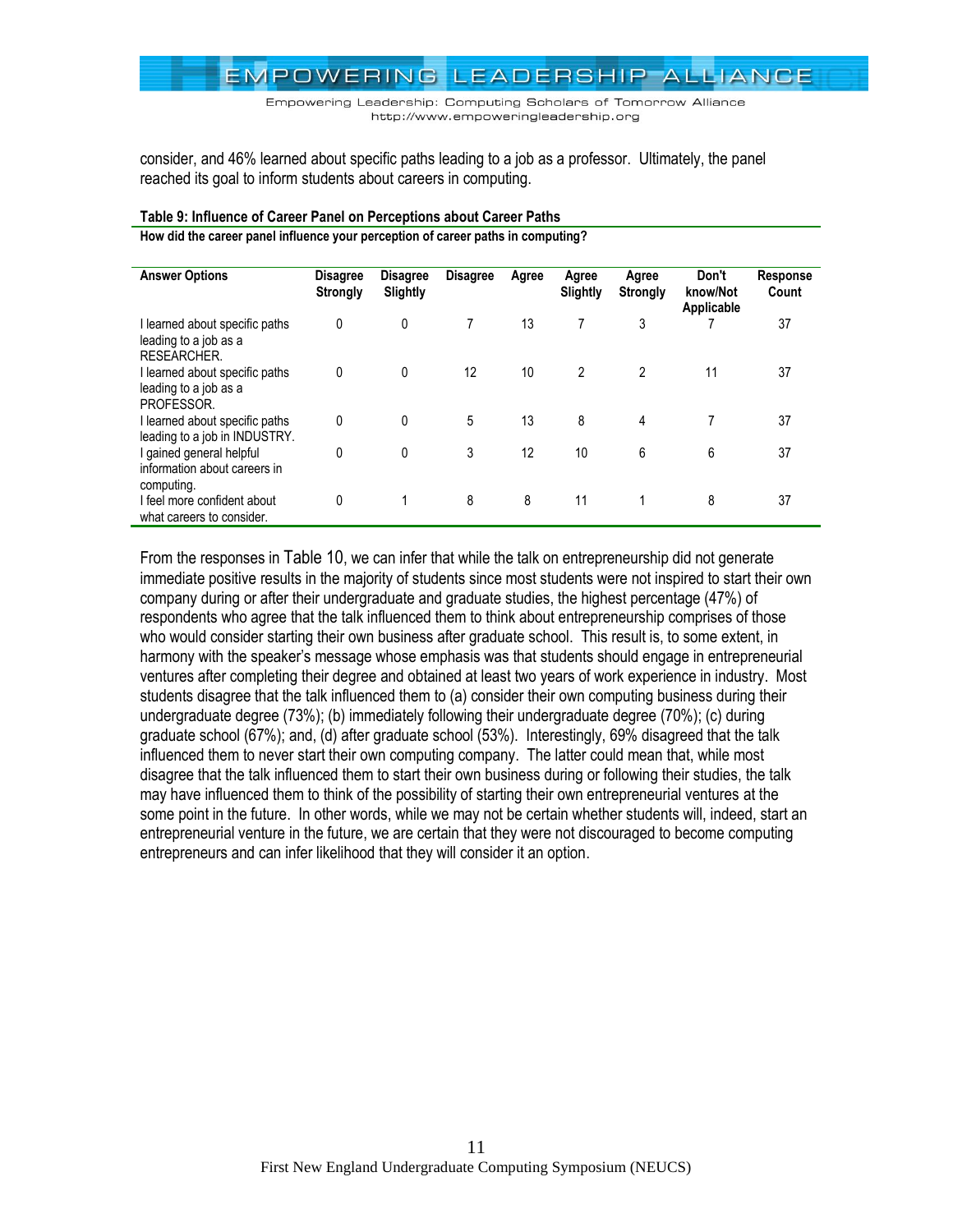#### <span id="page-11-0"></span>**Table 10: Influence of Entrepreneurship Talk on Career Pathways**

**How did the talk on entrepreneurship influence you to think about careers in computing? The talk influenced me to…** 

| <b>Answer Options</b>                                                                               | <b>Disagree</b><br><b>Strongly</b> | <b>Disagree</b><br>Slightly | <b>Disagree</b> | Agree          | Agree<br><b>Slightly</b> | Agree<br><b>Strongly</b> | <b>Response</b><br>Count |
|-----------------------------------------------------------------------------------------------------|------------------------------------|-----------------------------|-----------------|----------------|--------------------------|--------------------------|--------------------------|
| Consider starting my own<br>computing business during my<br>undergraduate degree studies.           | 6                                  | 2                           | 15              | 5              | 3                        | 0                        | 31                       |
| Consider starting my own<br>computing business immediately<br>following my undergraduate<br>degree. | 6                                  |                             | 15              | $\overline{2}$ | 7                        | $\Omega$                 | 31                       |
| Consider starting my own<br>computing business during<br>graduate school.                           | 5                                  | 2                           | 14              | 4              | 5                        |                          | 31                       |
| Consider starting my own<br>computing business after graduate<br>school.                            | 3                                  | $\mathfrak{p}$              | 12              | 5              | 9                        | $\Omega$                 | 31                       |
| Never start my own computing<br>business                                                            | 4                                  | 4                           | 13              | 4              | 4                        |                          | 30                       |

[Table 11](#page-11-1) shows that all students met at least one other student for the first time at NEUCS and that most students (67%) met five or more students for the first time. Most students (97%) met at least one faculty or researcher for the first time; most (78%) met at least one faculty or researcher, not from their home institution, for the first time, with whom they had a conversation about their (students') future studies or career prospects; most (72%) met at least one student, not from their home institution, for the first time, with whom they had a conversation about their studies or future career prospects. Only 39% met at least one industry professional with whom they had a conversation about future career prospects. From the data, we can infer that while most students had conversations with faculty and researchers, not from their institutions, about their studies and career prospects, next NEUCS may benefit from intentionally creating a setup for more interaction between students and professional.

#### <span id="page-11-1"></span>**Table 11: Networking at NEUCS**

**Tell us about your networking at the NEUCS symposium. [PLEASE PROVIDE ESTIMATES]**

| <b>Answer Options</b>                                                                                                                                   | None that I<br>know of | $1 - 2$ | $3-4$ | 5 or more | <b>Response</b><br>Count |
|---------------------------------------------------------------------------------------------------------------------------------------------------------|------------------------|---------|-------|-----------|--------------------------|
| How many FACULTY or RESEARCHERS did you<br>meet for the first time?                                                                                     |                        | 13      | 14    | 8         | 36                       |
| How many STUDENTS did you meet for the first<br>time?                                                                                                   | 0                      | 5       | 8     | 24        | 37                       |
| With how many INDUSTRY PROFESSIONALS did<br>you have a conversation about future career<br>prospects?                                                   | 22                     | 10      | 4     |           | 37                       |
| With how many FACULTY or RESEARCHERS<br>NOT FROM YOUR HOME INSTITUTION did you<br>have a conversation about your studies or future<br>career prospects? | 8                      | 23      | 5     | 4         | 37                       |
| With how many STUDENTS NOT FROM YOUR<br>HOME INSTITUTION did you have a conversation<br>about your studies or future career prospects?                  | 10                     | 8       | 12    |           | 37                       |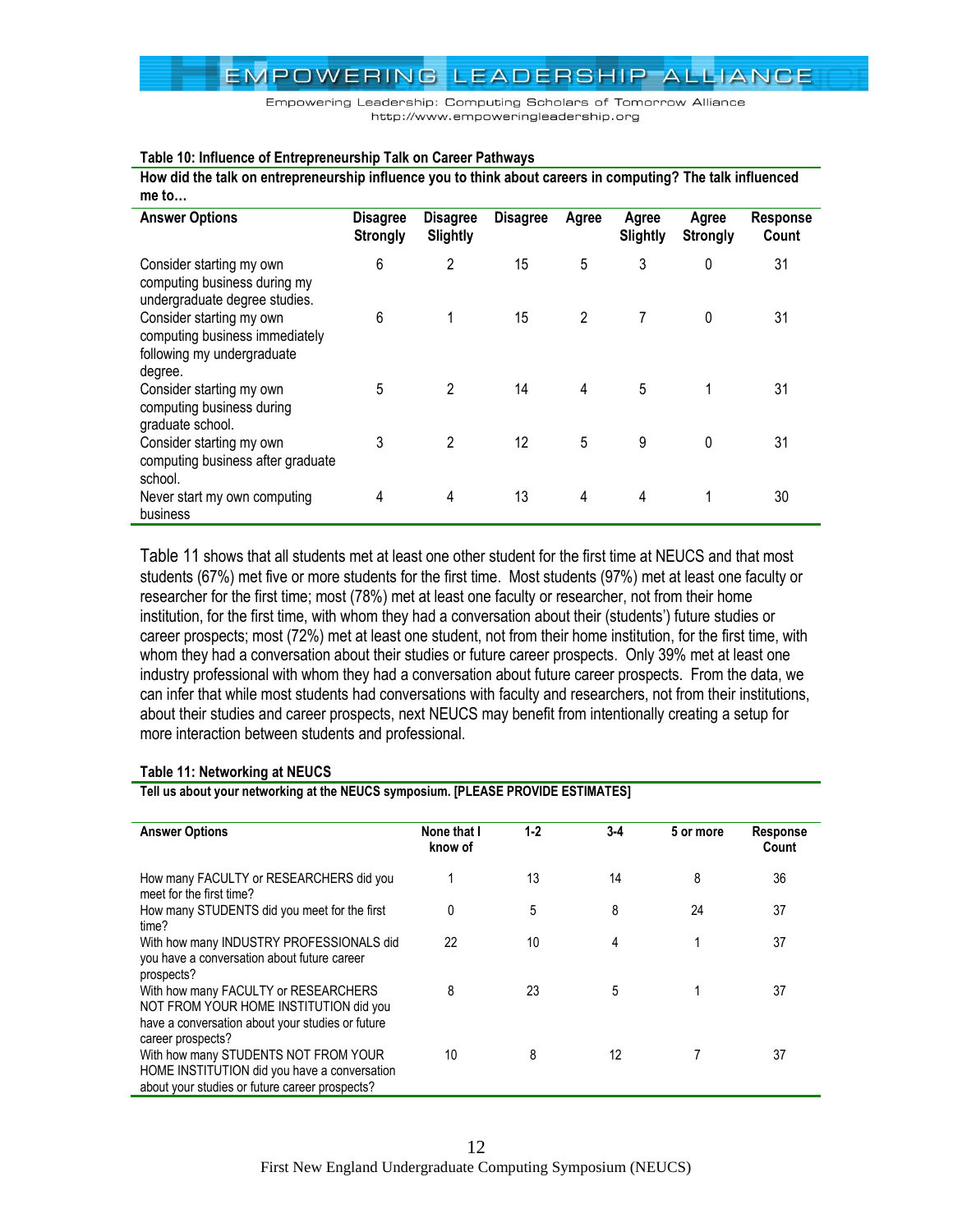EMPOWERING LEADERSHIP ALLIANCE

#### <span id="page-12-0"></span>**2 BPC Goal 2: Build Organizational Capacity to Sustain Increased Participation/Common Core Indicator 2: Organizational Capacity Development**

This section contains information about how NEUCS responds to the goal of building capacity to sustain increased participation (in computing of individuals from underrepresented groups), which is measured by the indicator concerned with organizational capacity development. [Table 12](#page-12-1) describes the activities, participants, outcomes/measurement, and indicators linked to Goal 2. In [Table 12](#page-12-1), the measurement of the goal building organizational capacity to sustain increased participation is based on questionnaire items addressing event advertisement, things to improve, event logistics and organization, and best part of meeting.

| Goal 2: Build Organizational Capacity to Sustain Increased Participation                                                                     |                                                                                                                                                        |                                                                                  |  |  |  |
|----------------------------------------------------------------------------------------------------------------------------------------------|--------------------------------------------------------------------------------------------------------------------------------------------------------|----------------------------------------------------------------------------------|--|--|--|
| Development of new academic<br>opportunities<br>Professional development in<br>pedagogy or mentoring                                         | Report number of participants at various<br>levels (e.g. HS teacher, community<br>college faculty, university faculty) in<br>professional development. | New courses or curricula<br>developed, student reaction                          |  |  |  |
| Pathways built or enhanced<br>between institutions/schools/levels                                                                            | Report number of institutions engaged in<br>more/less intensive activities to improve                                                                  | Number of new or enhanced<br>pathways, number of students<br>affected by pathway |  |  |  |
| New organizational practices within<br>institutions, e.g., revised selection<br>process, revised reward structure,<br>physical accessibility | infrastructure and procedures                                                                                                                          |                                                                                  |  |  |  |
| Improved culture for URM                                                                                                                     |                                                                                                                                                        | Increased respect for diversity,<br>advocacy                                     |  |  |  |

#### <span id="page-12-1"></span>**Table 12: NSF-BPC Goal 2, Organizational Capacity**

[Table 13](#page-12-2) shows that departmental communication, through advisors and professors, is the primary vehicle through which students learn about NEUCS. Sixty-one percent heard about NEUCS from one of their professors (not their adviser) and 50% from their adviser. From the data, we can infer that department's website and web search are not favorable vehicles for finding NEUCS. This inference is further supported by the fact that, in 2009, 58% heard about NEUCS from their advisers and 40% from their professors.

#### <span id="page-12-2"></span>**Table 13: NEUCS Advertisement**

**How did you (originally) hear about the NEUCS symposium?**

| <b>Answer Options</b>                           | Response<br><b>Percent</b> | <b>Response Count</b> |
|-------------------------------------------------|----------------------------|-----------------------|
| From my adviser                                 | 50.0%                      | 18                    |
| From one of my professors who is not my adviser | 61.1%                      | 22                    |
| From the department's website                   | 8.3%                       | 3                     |
| From browsing the web for CS events             | 2.8%                       |                       |
| Other (please specify)                          |                            |                       |

In regards to suggestions for improvements (see [Table 14](#page-13-1)), most students (62%) would like more informal interaction between presenters, students, and other audience members; 54% suggest allowing for student dialogue in small group breakout sessions; 45% suggest mixing the students up to allow them to interact with students from other schools; 43% suggest hosting event in location accessible by public transportation; and, 40% suggest Videotaping the NEUCS Symposium to show in different venues (e.g., local television, YouTube).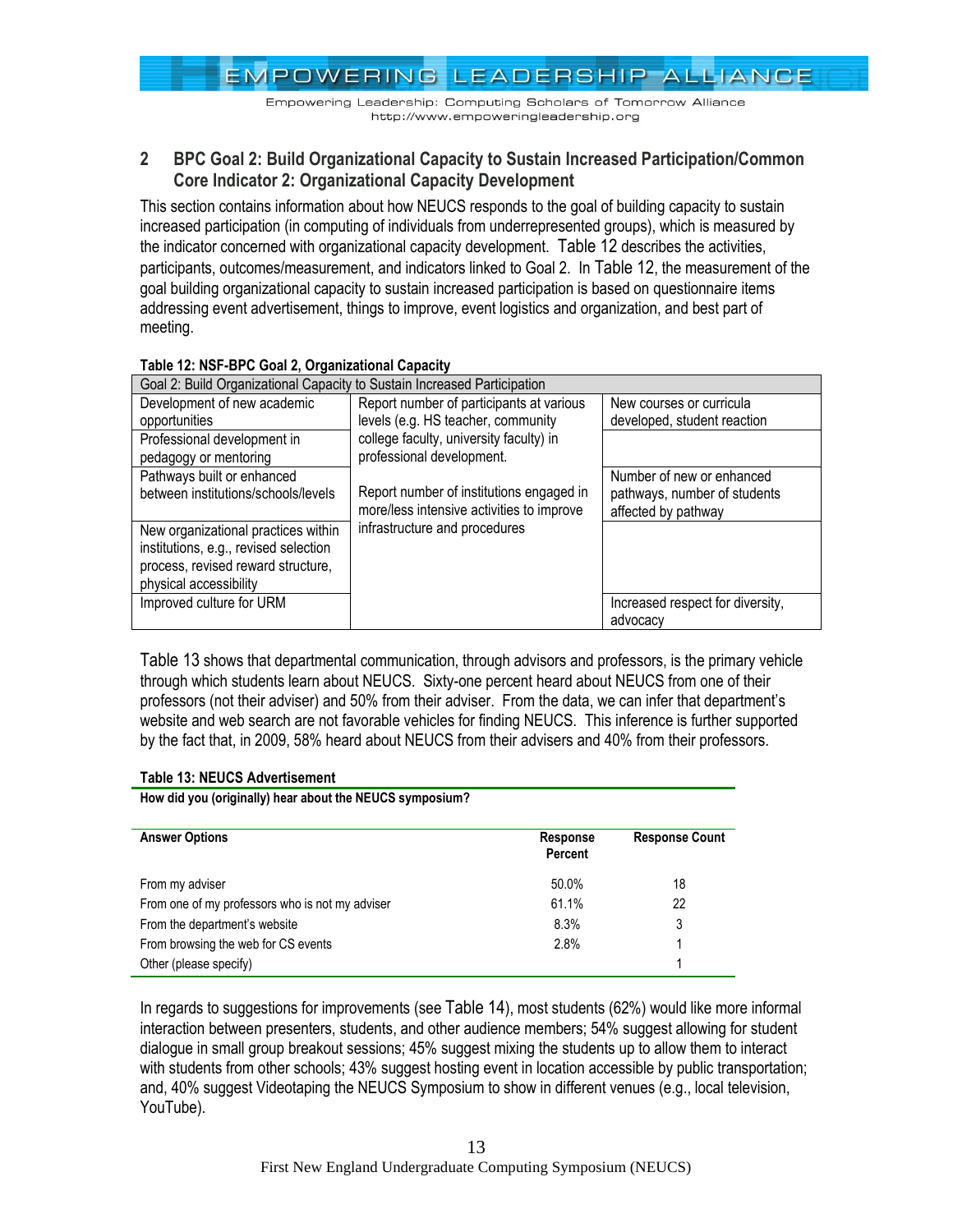Empowering Leadership: Computing Scholars of Tomorrow Alliance http://www.empoweringleadership.org

<span id="page-13-1"></span>

| If you were to organize or help organize a NEUCS symposium, what would you do differently? [CHECK ALL THAT<br><b>APPLY1</b>                                                              |                         |  |  |
|------------------------------------------------------------------------------------------------------------------------------------------------------------------------------------------|-------------------------|--|--|
| <b>Answer Options</b>                                                                                                                                                                    | <b>Response Percent</b> |  |  |
|                                                                                                                                                                                          |                         |  |  |
| Ensure that presenters interact informally with students and other audience members                                                                                                      | 62.2%                   |  |  |
| Allow for student dialogue in small group breakout sessions                                                                                                                              | 54.1%                   |  |  |
| Mix the students up, so they interact with people from other schools                                                                                                                     | 45.9%                   |  |  |
| Host event in location accessible by public transportation                                                                                                                               | 43.2%                   |  |  |
| Videotape the NEUCS Symposium to show in different venues (e.g., local television,<br>YouTube)                                                                                           | 40.5%                   |  |  |
| Have an open forum (for discussion) after presentations                                                                                                                                  | 37.8%                   |  |  |
| Start the day with "icebreakers" (activities that allow participants to become more<br>comfortable speaking with one another)                                                            | 32.4%                   |  |  |
| Allocate more time for the posters                                                                                                                                                       | 32.4%                   |  |  |
| Allocate more time for the presentations                                                                                                                                                 | 32.4%                   |  |  |
| Have the keynote address immediately before or immediately after presentation of<br>awards                                                                                               | 24.3%                   |  |  |
| Make the symposium a two days event (e.g., one day for posters and the next day for<br>presentations)                                                                                    | 21.6%                   |  |  |
| Nothing                                                                                                                                                                                  | 0.0%                    |  |  |
| What else would you do?                                                                                                                                                                  |                         |  |  |
| "How-to" session                                                                                                                                                                         |                         |  |  |
| I would have another students-binding event after the presentations to give students a chance to talk to each other<br>after introducing their research.                                 |                         |  |  |
| I feel like the poster sessions need more demonstrations as many of the posters, which talked about interesting things became<br>boring with no visual idea about what they were saying. |                         |  |  |
| Ensure student presentations are within time constraints and applicable/accessible by the<br>target audience.                                                                            |                         |  |  |

### <span id="page-13-0"></span>**3 BPC Goal 3: Create Impact from the Alliance beyond the Immediate Activities/Common Core Indicator 3: Alliance's Impact**

This section contains information about how NEUCS responds to the goal of creating impact from the alliance beyond the immediate activities, which is measured by the indicator concerned with alliance impact.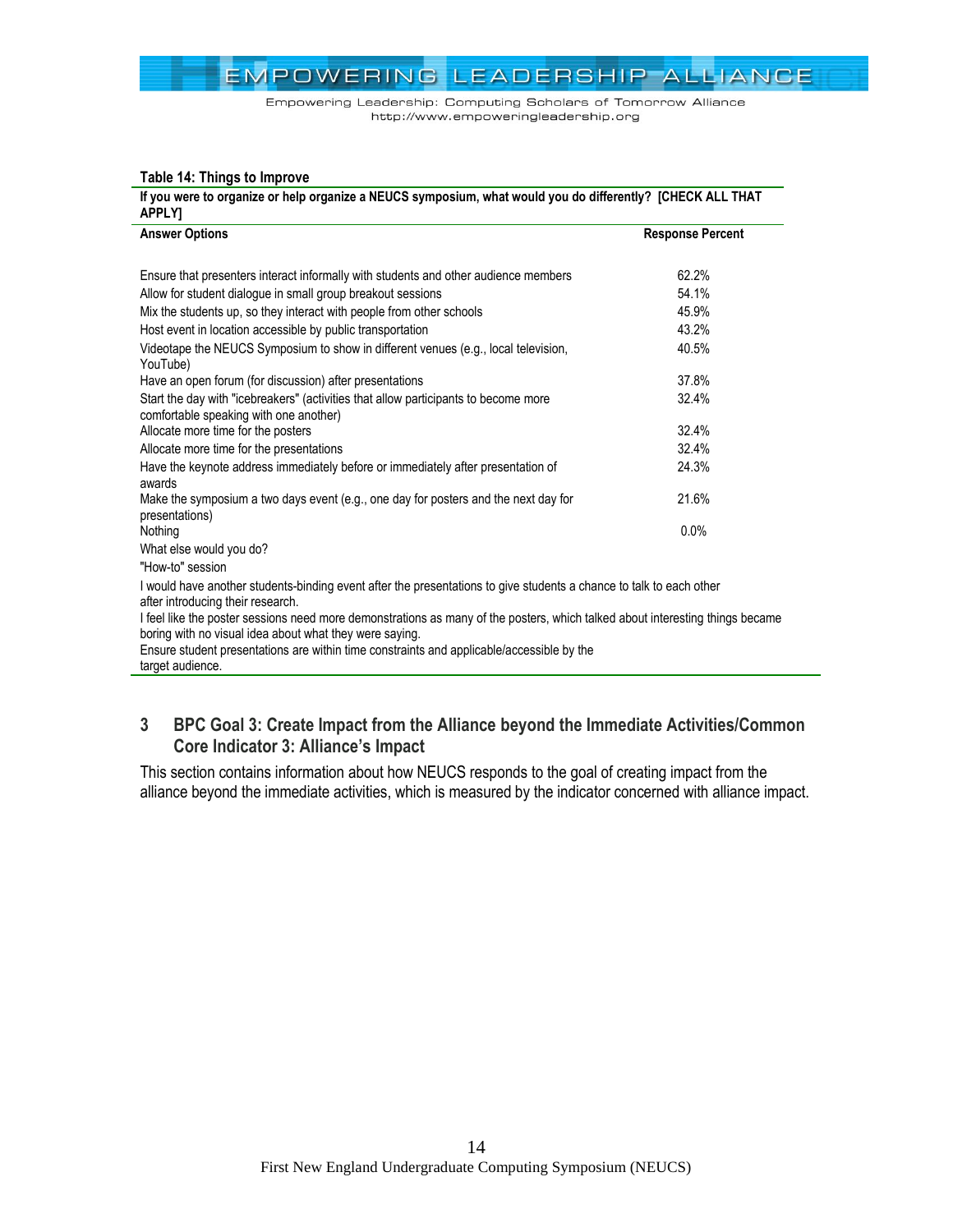

| <b>Activities</b><br>Each BPC project offers at<br>least some of these activities,<br>and may offer additional<br>specialized ones. The Alliance<br>provides, creates, or<br>facilitates | <b>Participants</b><br>People take part in<br>the Activities                                                                               | <b>Outcomes/Measurement</b><br>The project measures the<br>effect of the activities on<br>the participants. The<br>project identifies<br>appropriate outcomes<br>and the best way to<br>measure.                         | <b>Indicators</b><br>The project summarizes key<br>outcomes into at least one of<br>these indicators.                                                                                                                                                                                                  |  |  |  |
|------------------------------------------------------------------------------------------------------------------------------------------------------------------------------------------|--------------------------------------------------------------------------------------------------------------------------------------------|--------------------------------------------------------------------------------------------------------------------------------------------------------------------------------------------------------------------------|--------------------------------------------------------------------------------------------------------------------------------------------------------------------------------------------------------------------------------------------------------------------------------------------------------|--|--|--|
| Goal 3: Create Impact From the Alliance Beyond the Immediate Activities                                                                                                                  |                                                                                                                                            |                                                                                                                                                                                                                          |                                                                                                                                                                                                                                                                                                        |  |  |  |
| Information and resources for<br>academic professionals<br>Strategic infrastructure<br>development                                                                                       | Report number of<br>activities common<br>to alliance<br>members<br>Report number of<br>advisory groups<br>and frequency of<br>interactions | Number of community<br>building activities:<br>student and faculty<br>reaction<br>Measure increased<br>synergy and constituent<br>buy-in to overall goals<br>and objectives; measure<br>institutional climate<br>changes | 1.<br>Spread of practices within<br>the Alliance from one<br>member to another<br>2.<br>Effectiveness of<br>dissemination activities<br>Evidence of spread beyond<br>3.<br>Alliance to other communities<br>Evidence of connections to<br>4.<br>other Alliances<br>Identification of potentially<br>5. |  |  |  |
| Communication infrastructure<br>development                                                                                                                                              | Report number<br>and types of<br>communication<br>mechanisms used<br>by project                                                            | Measure use and<br>effectiveness of various<br>delivery methods                                                                                                                                                          | sustainable practices                                                                                                                                                                                                                                                                                  |  |  |  |

The alliance impact is witnessed by the claim of students' connectedness with those outside of their immediate community (see [Table 4](#page-5-0)): connectedness with other students they met at NEUCS (68% somewhat connected to other students they met at NEUCS); and, connectedness with other computing majors at their home institution (54% somewhat connected to other computing majors at their home institution). Moreover, as an organization comprising of undergraduate computer science departments with their respective chairs in the entire New England region, most of whom have no purposeful association with the ELA, the NEUCS symposium also constitutes evidence that the ELA has an impact beyond the alliance's core *raison d'être*.

### <span id="page-14-0"></span>**4 RECOMMENDATIONS**

Based on the findings in this report, we recommend the following:

- **Continue to hold the NEUCS symposium on a yearly basis**, but take into account accessibility and convenience of site (e.g., accessible by public transportation and free parking).
- **Continue to engage students in activities that will enhance their feeling of connectedness.**  $\bullet$ Students claimed to feel connected to both advisers and faculty, but these can be fragile relationships less there is continual nurturing by faculty and advisers (e.g., continue to encourage students to participate in research events, provide direction towards future projects, make students aware of funding opportunities, usher them into the arena of research and scholarship by connecting them with other researchers and scholars, etc.).
- On the other hand, since it is much easier to attract students who have a tendency to join activities, **chairs ought to consider alternative ways to attract non-joiners to attend the NEUCS symposium.**
- **Continue to purposefully organize activities and plan ways to "force" faculty-student interaction.** One positive change from last year's arrangement was that there was a purposeful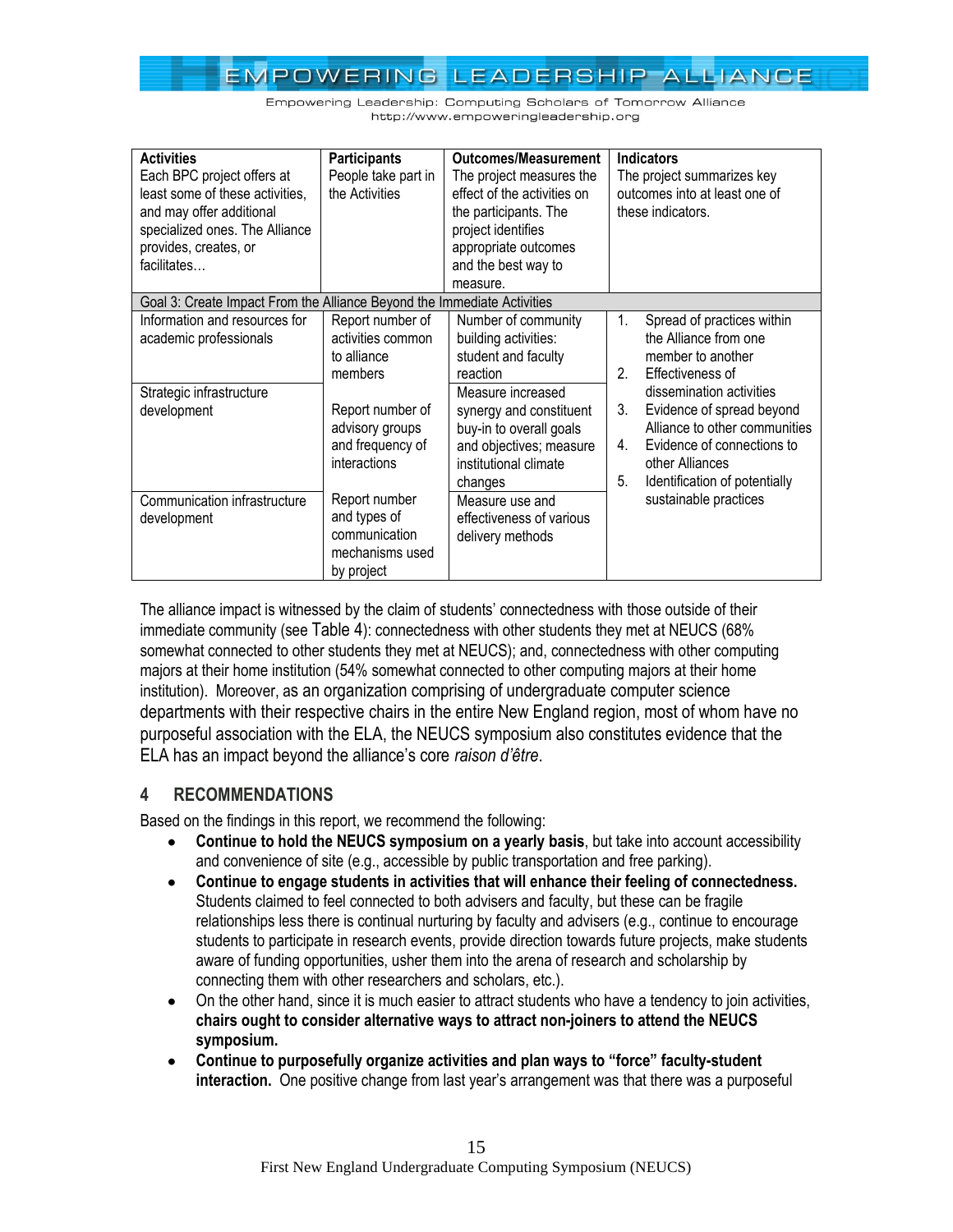Empowering Leadership: Computing Scholars of Tomorrow Alliance http://www.empoweringleadership.org

setup to have at least one faculty member at a table during lunch. Adding industry professionals on each table would help students connect with industry professionals as well.

- **Continue to encourage students to stay in major and to complete their degree.**  $\bullet$ While approximately 18% of the students who responded no longer consider dropping out of CS and no longer consider changing their major, **NEUCS may reach more vulnerable students by making this a topic of one of the symposium sessions**, i.e., perhaps in the same fashion as the career panel, **or by creating a safe forum in which students considering to drop from major can come and find help** to make an informed decision.
- Interestingly, half of the students were unable to determine whether 'prior knowledge of judging  $\bullet$ criteria for posters' had any value or no value at all. Nonetheless, **it will be best to send the judging criteria/rubric to presenters and judges prior to NEUCS.**
- **Take space issues into consideration when planning the poster sessions.** While NEUCS 2009 enjoyed greater space for poster sessions, NEUCS 2010 did not. Splitting the sessions into three helped a lot, but there was still very little space to walk and it was hard for presentations to be heard without overhearing another conversation.
- **Create a virtual community that will help keep the flame alive.** This was discussed during the  $\bullet$ NEUCS 2009 dinner with the chairs, but has not been materialized. Our recommendation, as stated in the dinner, was that such community must form academic and professional networking opportunities (e.g., thus resorting to spaces such as LinkedIn rather than Facebook). It would be helpful for NEUCS to have these after symposium dinners to reflect about the symposium and about this particular plan.
- **Advisors and professors should continue to engage students to participate in research, i.e.,**  $\bullet$ **beyond a class project that ends after NEUCS.** For instance, some students showed great enthusiasm in their posters, but seemed to lack guidance as to its potential continuity as a research project leading to a Master's or Ph.D. dissertation. Getting students engaged in research and to think about graduate school at an early age will contribute to NEUCS goal of celebrating excellence in undergraduate research. Also, if students can see connections between their current research involvements with that of professors in other institutions where they hope to go to graduate school, they may be more likely to see research continuity beyond a class project or the undergraduate degree.
- From the data, we can infer that while most students had conversations with faculty and  $\bullet$ researchers, not from their institutions, about their studies and career prospects, **next NEUCS may benefit from intentionally creating a setup for more interaction between students and professional.**
- **More work needs to be done to encourage a more diverse racial/ethnic participation.**
- **Continue to encourage gender diversity.**
- **Follow up on students' interest to start NEUCS-ELA groups.** Since (some) students were not familiar with the connection between NEUCS and the ELA, a more clear connection between the local group and the alliance needs to be communicated to students by the organizers of the event and professors.
- **Continue to encourage faculty-student grant-seeking (or other funding) partnerships**.
- **Continue to explore better publicity mechanisms**.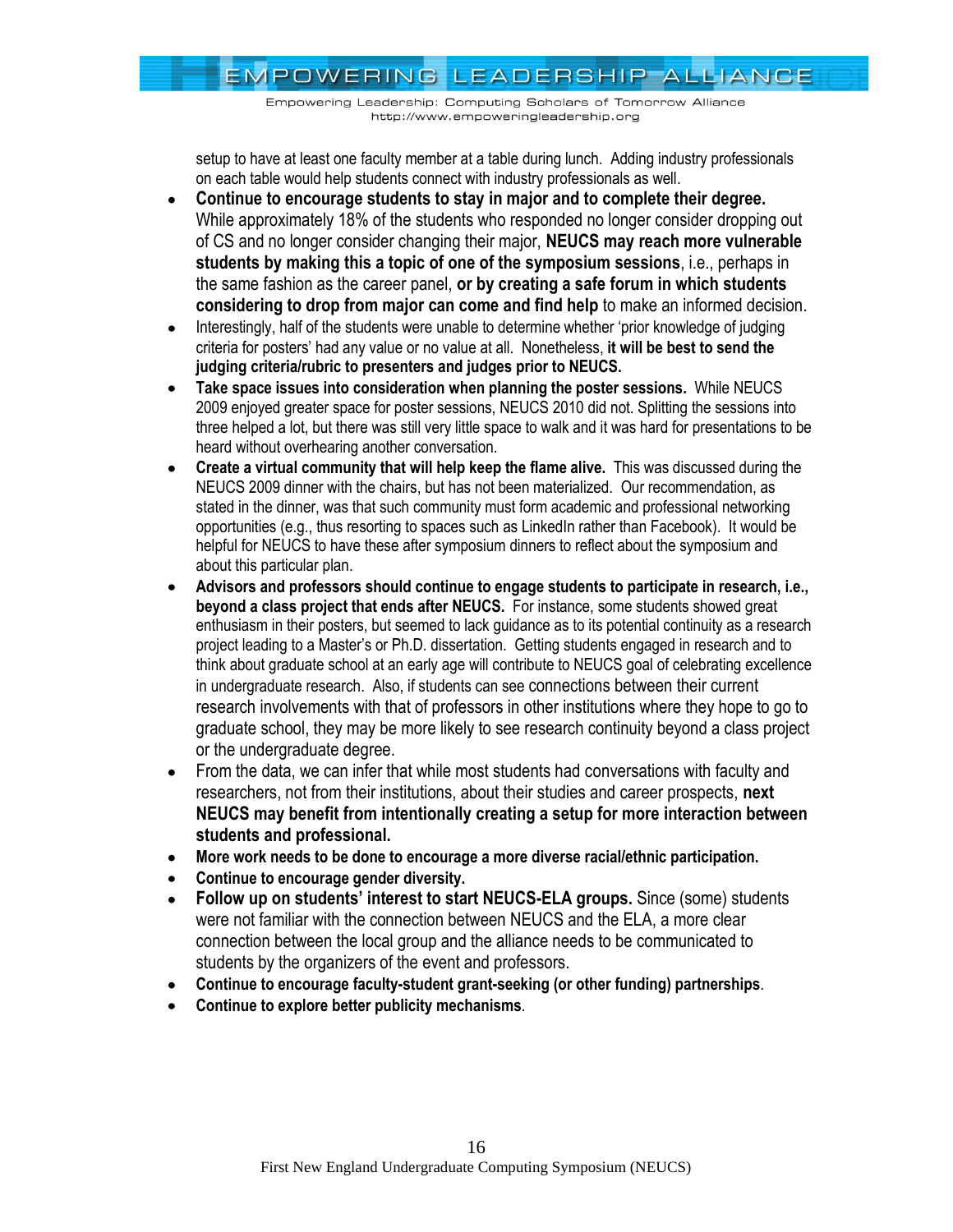Empowering Leadership: Computing Scholars of Tomorrow Alliance http://www.empoweringleadership.org

### <span id="page-16-0"></span>**5 APPENDIX**

#### **Table 15: Event Logistics and Organization**

**Please provide feedback regarding event logistics and organization (e.g., food, transportation, hotel, entertainment, meeting room, communications with organizers).**

For the most part, the organization during the event was done very well (food/posters/presentations/speeches), it would be good to ensure that adequate parking was available with earlier notice and clearer indication of where it was located, however. Just to reiterate, the spearker in the talk on entrepreneurship … [Note: edited content due to language] was "disrespectful" at best to students at their posters. Personally, I think he might have been trying to help students he belittled, but in general was so arrogant he couldn't see a better way than to harass them verbally.

Logistics were poor from start to finish. The deadline for abstracts needs to be further away from the Conference date. Parking was inadequate. Program events were sketchy and published to close the event.

it was nice to be driven here by a faculty member

slightly inconvenient for hotel booking because it was the same weekend as the Boston Marathon

I thought the event was very well organized. The set-up of the venue was really good for this event. Food was good. Everything was satisfactory

My University organized transportation and BU is a good central location.

Everything was very easily-accessible and easy to find.

Was tough to get there on time, and I had to leave early.

Great!

The food was a bit bland but good quality. Since I was already on campus it was easy for me to get to and from the location and transportation was direct and easy.

The program in general was highly successful. But the post sessions were a little bit too long.

it was in a good location and well organized, I thought

Please not in a hallway. It is a nice space but I did not appreciate the cross-traffic.

#### **Table 16: Best Part of the Meeting**

#### **What was the best part of the meeting? What other comments do you have?**

Poster sessions

I loved being able to chat informally with other students. I feel like a more structured event (i.e., formal "breakout" sessions, more presentations) would inhibit that contact.

Having a very interesting conversation with a student during one of the poster sessions whose interests were similar to my own.

Meeting people in computer science who regularly bathe unlike a sizable percentage of the CS population at my school. In spite of inadequate planning time, once at the conference it went pretty well. The day more or less went smoothly.

Poster session, because I got to share my work

For me, the best part of the meeting was just being able to meet new people and to see what types of projects they are working on. I really enjoyed the keynote speaker and student presentations too.

Meeting and interacting with the faculty, students and industry members

I enjoyed very much the poster presentations to see what research students are doing at other universities. I have been talking with friends who are also interested in finding ways for undergraduates at my university to conduct CS research. The poster sessions were exactly with the right duration and size (not too many or too few posters per session). This allowed everyone to get to know everyone else's work. Overall, I really enjoyed the program!

The lunch with professors from other schools was great!

I almost got a job, but they were located too far away to commute.

Poster presentations, getting to see other undergraduate research projects.

The best part of the meeting was the chance to talk with the students and learn about their research. They have great energy and are wonderful communicators.

being able to tell others about my project increased my confidence and interest in research